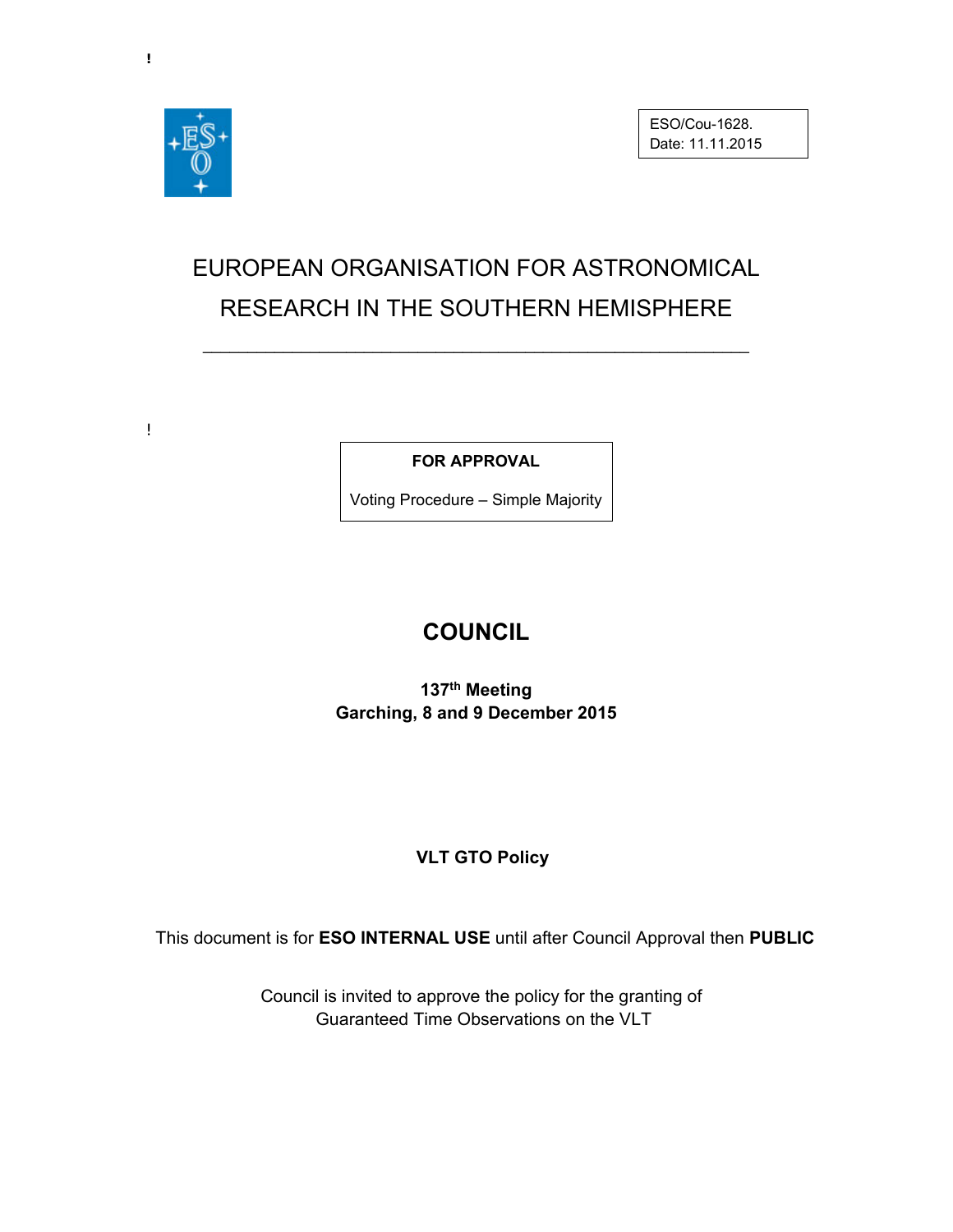#### **1. Introduction**

A summary of the VLT Guaranteed Time Observations (GTO) allocations and governing principles was presented in Cou-1514 rev. (December 2013). Cou-619 rev. 2 (April 1998) established the formula linking the amount of GTO to the value of the resources in cash and manpower provided. The `VLT/VLTI Science Operations Policy' (Cou-996 rev. – December 2004) stipulated a ceiling of 10% of the global VLT/VLTI time for the amount of GTO that may be scheduled in any given semester. Cou-1301 (May 2010) 'Allocation of GTO Proposals' specifies the modalities of VLT GTO time allocations. All awards of VLT GTO required prior approval by Council.

This document defines the ESO policy for the allocation of VLT GTO for future instruments in compensation for staff effort and cash invested in VLT instrumentation and related systems by external consortia. It brings many of the procedures for GTO on the VLT in line with those described in Cou-1543 rev. 2 (November 2014) for GTO on the E-ELT. It supersedes in particular Cou-619 rev. 2 from 1998.

This document has been finalised taking into account inputs from the Committee of Council and STC.

#### **2. Eligibility for GTO**

Consortia will be rewarded with Guaranteed Time Observations for providing hardware or software that enhances the ESO scientific capabilities, allowing ESO to focus resources and expertise across the Member States on projects that are scientifically beneficial for the ESO community.

#### **3. GTO awards**

The total number of GTO nights on the VLT per annum shall target a maximum of 15% of the number of observable nights, increasing the fraction from 10% (Cou-996 rev. Appendix 2). The GTO will be awarded according to the following guidelines:

- The number of GTO nights available for each instrument to compensate for Consortium staff effort will be specified in advance in the Call for Proposals, or before the start of agreement negotiations if no Call is made
- The number of GTO nights to compensate for Consortium staff effort will be nonnegotiable
- All instrument or sub-system consortia will be offered a GTO compensation for their FTE efforts that is proportional to the *estimated scope* of the construction agreement. Since the GTO must be decided and stated in the call for proposals, before even Phase A, the allocation will be set based on the *expected scale* of the facility. As a baseline, a typical facility instrument will receive a total of 150 nights of GTO in compensation for the Consortium staff effort. Instrument upgrades or sub-systems will receive an appropriate fraction thereof
- The total number of GTO nights will be granted to the external Consortium and distributed as agreed within their Memorandum of Understanding (MoU)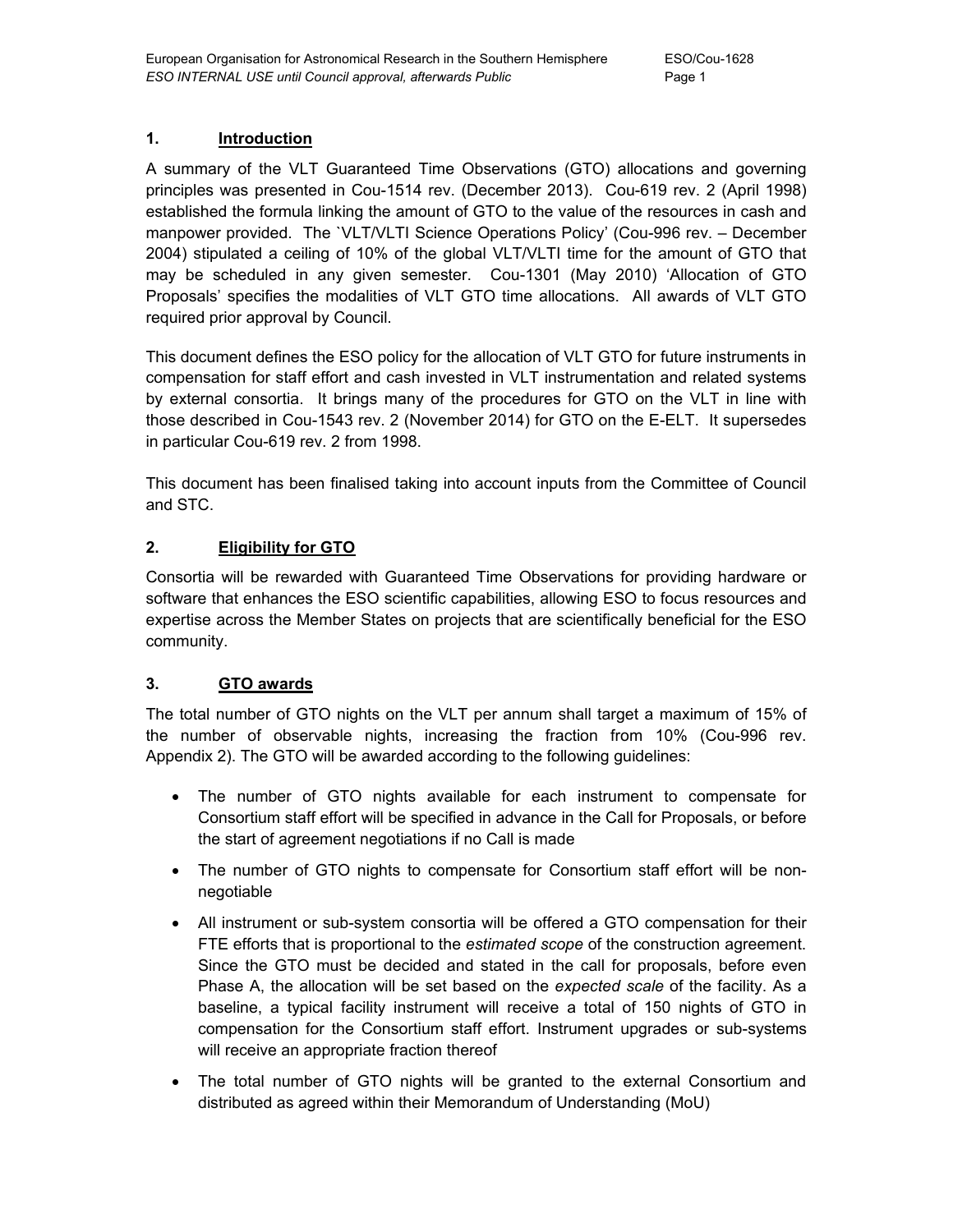- Consortia shall submit a Science Exploitation Plan for review at FDR in order to ensure optimum use of the GTO
- The award will normally be scheduled over the first 5 years of operation for the instrument
- ESO will schedule the GTO, in consultation with the instrument PI, close to the time of instrument delivery, and
- All proposed GTO awards, together with an updated model showing predicted future total GTO usage, must be presented to Council for approval in each case.

#### **4. GTO on other instruments**

Although the award of GTO to a consortium should be used primarily with a consortium's own instrument, a complete scientific programme may require observations with other instruments. Instrument consortia will be allowed to take a maximum of 25% of their awarded GTO on another instrument. The instrument selected must be in regular operation during the period of GTO.

If the same GTO science is proposed for the same instrument by two consortia, priority will be given to the consortium that constructed it. Other conflicts will be resolved by the Observing Programmes Committee (OPC), as is already the case for clashes between GTO and Open Time proposals.

#### **5. Cash Contributions**

External cash contributions in return for GTO allocations will be considered as part of instrument funding. In some cases ESO may not have sufficient funds within its budget to cover construction/hardware costs of an instrument that would otherwise be of scientific importance for the whole community. In these cases, GTO allocation in return for cash funding will be allowed, provided it is scientifically driven – i.e. it must enable a key scientific goal of the VLT to be reached. All institutes making cash contributions must be a full and active member of the consortium, adding real value to the project. The exchange rate for cash contributions shall be 83  $kEUR<sup>1</sup>$  per GTO night (in 2015 Euros, indexed to the year of contract signature using the official ESO inflation rate). Any such GTO allocations must be presented to Council for approval.

#### **6. Non-standard situations**

-

ESO may exceptionally consider the use of GTO as compensation in other circumstances not explicitly covered in this policy (such as a major involvement by the consortium in the operation of an instrument). Any such use must receive a positive recommendation by the STC prior to explicit approval by Council.

<sup>1</sup> Calculated on the same basis (cost of amortisation and operations, 2015) as the calculation in Cou-619 rev 2.